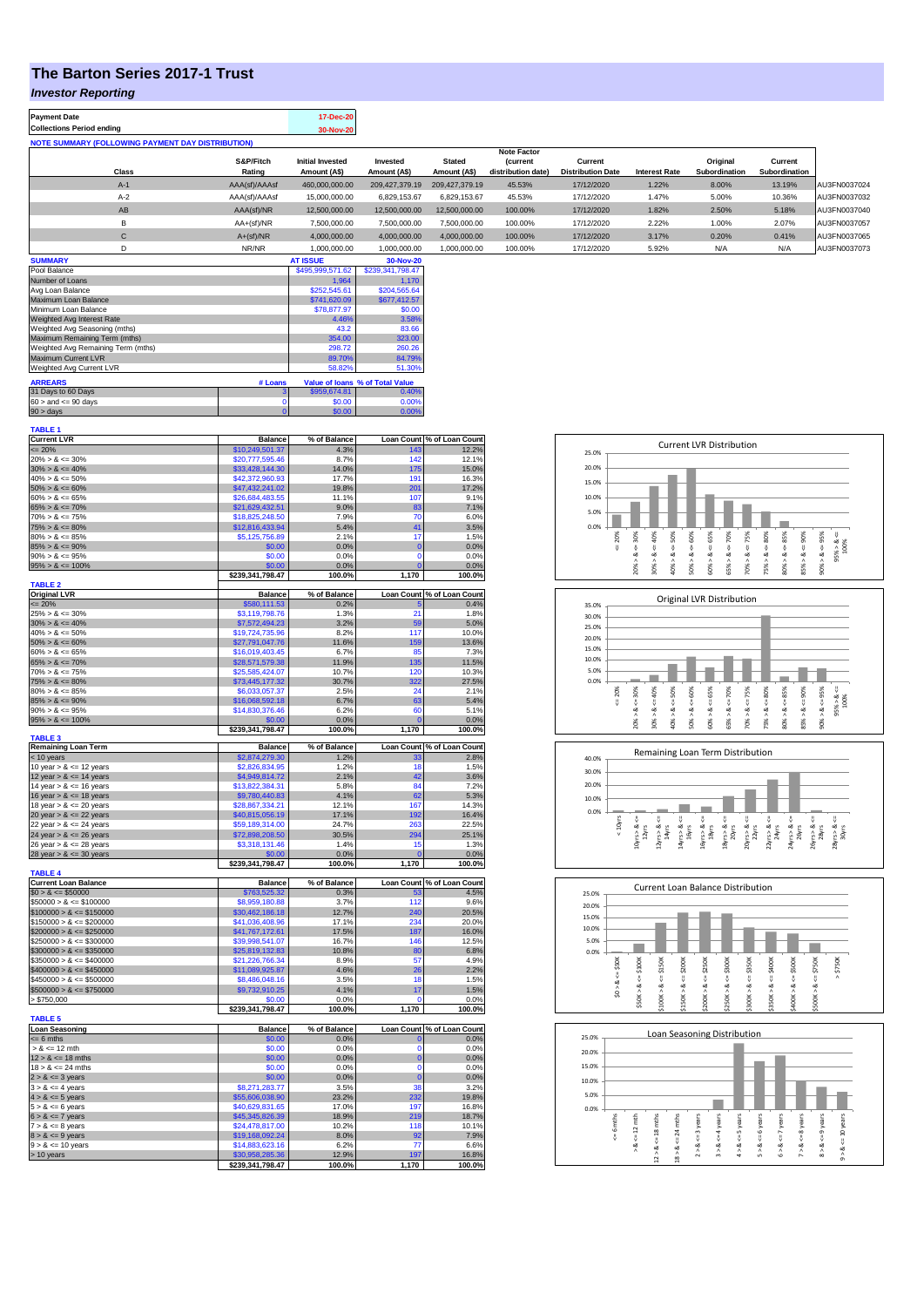# **The Barton Series 2017-1 Trust**

### *Investor Reporting*

| <b>Payment Date</b>                                                       |                                     | 17-Dec-20             |                           |                                     |
|---------------------------------------------------------------------------|-------------------------------------|-----------------------|---------------------------|-------------------------------------|
| <b>Collections Period ending</b><br>TABLE <sub>6</sub>                    |                                     | 30-Nov-20             |                           |                                     |
| Postcode Concentration (top 10 by value)                                  | <b>Balance</b>                      | % of Balance          | <b>Loan Count</b>         | % of Loan Count                     |
| 2650                                                                      | \$5,872,091.12                      | 2.5%                  | 31                        | 2.6%                                |
| 5108                                                                      | \$4,792,668.83                      | 2.0%                  | 31                        | 2.6%                                |
| 2905                                                                      | \$4,789,226.29<br>\$4,232,006.25    | 2.0%                  | 19                        | 1.6%                                |
| 2615<br>6210                                                              | \$4,194,570.50                      | 1.8%<br>1.8%          | 18<br>24                  | 1.5%<br>2.1%                        |
| 2602                                                                      | \$3,929,813.34                      | 1.6%                  | 16                        | 1.4%                                |
| 5109                                                                      | \$3,784,703.72                      | 1.6%                  | 22                        | 1.9%                                |
| 6208                                                                      | \$3,495,228.49                      | 1.5%                  | 13                        | 1.1%                                |
| 5118<br>2914                                                              | \$3,383,532.39<br>\$3,287,639.31    | 1.4%<br>1.4%          | 18<br>10                  | 1.5%<br>0.9%                        |
| <b>TABLE 7</b>                                                            |                                     |                       |                           |                                     |
| <b>Geographic Distribution</b>                                            | <b>Balance</b>                      | % of Balance          | <b>Loan Count</b>         | % of Loan Count                     |
| <b>Australian Capital Territory</b>                                       | \$41,323,416.38                     | 17.3%                 | 177                       | 15.1%                               |
| New South Wales<br>Northern Territory                                     | \$38,316,253.01<br>\$828,993.28     | 16.0%<br>0.3%         | 179<br>4                  | 15.3%<br>0.3%                       |
| Queensland                                                                | \$7,000,367.95                      | 2.9%                  | 32                        | 2.7%                                |
| South Australia                                                           | \$97,685,811.09                     | 40.8%                 | 546                       | 46.7%                               |
| Tasmania                                                                  | \$0.00                              | 0.0%                  | 1                         | 0.1%                                |
| Victoria                                                                  | \$5,155,181.94                      | 2.2%                  | 24                        | 2.1%                                |
| Western Australia                                                         | \$49,031,774.82                     | 20.5%                 | 207                       | 17.7%                               |
| <b>TABLE 8</b>                                                            | \$239,341,798.47                    | 100.0%                | 1,170                     | 100.0%                              |
| Metro/Non-Metro/Inner-City                                                | <b>Balance</b>                      | % of Balance          | <b>Loan Count</b>         | % of Loan Count                     |
| Metro<br>Non-metro                                                        | \$188,934,748.29<br>\$50,092,509.05 | 78.9%<br>20.9%        | 914<br>254                | 78.1%<br>21.7%                      |
| Inner city                                                                | \$314,541.13                        | 0.1%                  |                           | 0.2%                                |
|                                                                           | \$239,341,798.47                    | 100.0%                | 1,170                     | 100.0%                              |
| <b>TABLE 9</b>                                                            | <b>Balance</b>                      | % of Balance          | <b>Loan Count</b>         | % of Loan Count                     |
| <b>Property Type</b><br><b>Residential House</b>                          | \$218,875,660.75                    | 91.4%                 | 1060                      | 90.6%                               |
| Residential Unit                                                          | \$18,630,808.40                     | 7.8%                  | 101                       | 8.6%                                |
| Rural                                                                     | \$0.00                              | 0.0%                  | $\bf{0}$                  | 0.0%                                |
| Semi-Rural                                                                | \$0.00                              | 0.0%                  | 0                         | 0.0%                                |
| <b>High Density</b>                                                       | \$1,835,329.32<br>\$239,341,798.47  | 0.8%<br>100.0%        | 9<br>1,170                | 0.8%<br>100.0%                      |
| <b>TABLE 10</b>                                                           |                                     |                       |                           |                                     |
| <b>Occupancy Type</b>                                                     | <b>Balance</b>                      | % of Balance          |                           | Loan Count % of Loan Count          |
| Owner Occupied<br>Investment                                              | \$193,236,660.51<br>\$46,105,137.96 | 80.7%<br>19.3%        | 936<br>234                | 80.0%<br>20.0%                      |
|                                                                           | \$239,341,798.47                    | 100.0%                | 1,170                     | 100.0%                              |
| <b>TABLE 11</b>                                                           |                                     |                       |                           |                                     |
| <b>Employment Type Distribution</b>                                       | <b>Balance</b>                      | % of Balance          |                           | Loan Count % of Loan Count          |
| Contractor<br>Pay-as-you-earn employee (casual)                           | \$4,227,954.90<br>\$9,580,896.58    | 1.8%<br>4.0%          | 22<br>53                  | 1.9%<br>4.5%                        |
| Pay-as-you-earn employee (full time)                                      | \$183,216,001.61                    | 76.5%                 | 867                       | 74.1%                               |
| Pay-as-you-earn employee (part time)                                      | \$17,929,877.59                     | 7.5%                  | 94                        | 8.0%                                |
| Self employed                                                             | \$10,617,325.91                     | 4.4%                  | 52                        | 4.4%                                |
| No data                                                                   | \$13,769,741.88                     | 5.8%                  | 82                        | 7.0%                                |
| Director                                                                  | \$0.00<br>\$239,341,798.47          | 0.0%<br>100.0%        | O<br>1,170                | 0.0%<br>100.0%                      |
| <b>TABLE 12</b>                                                           |                                     |                       |                           |                                     |
| <b>LMI Provider</b><br>QBE                                                | <b>Balance</b><br>\$221,188,419.90  | % of Balance<br>92.4% | 1099                      | Loan Count % of Loan Count<br>93.9% |
| Genworth                                                                  | \$18,153,378.57                     | 7.6%                  | 71                        | 6.1%                                |
|                                                                           | \$239,341,798.47                    | 100.0%                | 1,170                     | 100.0%                              |
| TABLE <sub>13</sub>                                                       |                                     |                       |                           |                                     |
| Arrears<br><= 0 days                                                      | <b>Balance</b><br>\$234,245,756.58  | % of Balance<br>97.9% | <b>Loan Count</b><br>1148 | % of Loan Count<br>98.1%            |
| $0 >$ and $\leq$ 30 days                                                  | \$4,136,367.08                      | 1.7%                  | 19                        | 1.6%                                |
| $30 >$ and $\leq 60$ days                                                 | \$959,674.81                        | 0.4%                  | 3                         | 0.3%                                |
| $60 >$ and $\lt = 90$ days                                                | \$0.00                              | 0.0%                  | $\Omega$                  | 0.0%                                |
| $90 > \text{days}$                                                        | \$0.00<br>\$239,341,798.47          | 0.0%<br>100.0%        | $\mathbf 0$<br>1,170      | 0.0%<br>100.0%                      |
| TABLE <sub>14</sub>                                                       |                                     |                       |                           |                                     |
| <b>Interest Rate Type</b>                                                 | <b>Balance</b>                      | % of Balance          | <b>Loan Count</b>         | % of Loan Count                     |
| Variable<br>Fixed                                                         | \$201,096,563.15<br>\$38,245,235.32 | 84.0%<br>16.0%        | 996<br>174                | 85.1%                               |
|                                                                           | \$239,341,798.47                    | 100.0%                | 1,170                     | 14.9%<br>100.0%                     |
| TABLE 15                                                                  |                                     |                       |                           |                                     |
| <b>Weighted Ave Interest Rate</b>                                         | <b>Balance</b>                      | <b>Loan Count</b>     |                           |                                     |
| <b>Fixed Interest Rate</b>                                                | 3.51%                               | 174                   |                           |                                     |
| TABLE 16                                                                  |                                     |                       |                           |                                     |
| COVID-19 Impacted Loan                                                    | Impacted (#)                        | Impacted (%)          | Impacted (\$)             |                                     |
|                                                                           |                                     | 0.43 <sup>o</sup>     |                           |                                     |
| TABLE 16                                                                  |                                     |                       |                           |                                     |
| Foreclosure, Claims and Losses (cumulative)                               | <b>Balance</b>                      | <b>Loan Count</b>     |                           |                                     |
| Properties foreclosed                                                     | \$73,685.93                         |                       |                           |                                     |
| Claims submitted to mortgage insurers<br>Claims paid by mortgage insurers | \$70,056.08<br>\$70,056.08          | 1                     |                           |                                     |
| loss covered by excess spread                                             | \$3,629.85                          | 1                     |                           |                                     |
| Amount charged off                                                        | \$0.00                              |                       |                           |                                     |



5.4% Geographic Distribution

Please note: Stratified data excludes loans where the collateral has been sold and there is an LMI claim pending.